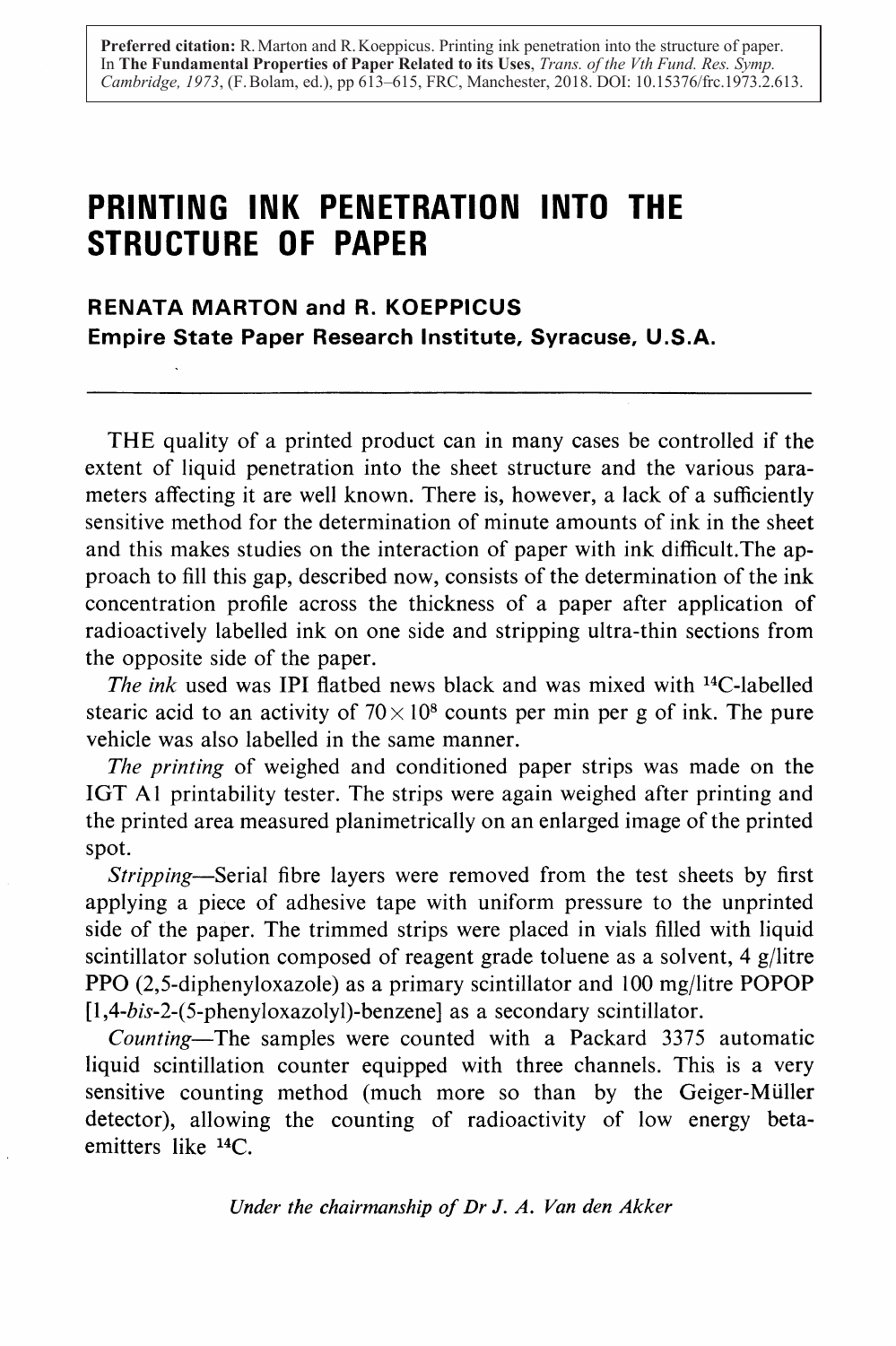

Fig.  $1$ —Distribution of ink through the thickness of newsprint S for different ink coverage levels : printed on wire side



Fig. 2—Distribution of ink and vehicle Fig. 3—Ink penetration on wire and through the sheet thickness of newsprint felt sides of newsprint 11 (0.03 mg of through the sheet thickness of newsprint felt sides of newsprint  $S$ ; printed on wire side  $ink/cm^2$ S: printed on wire side

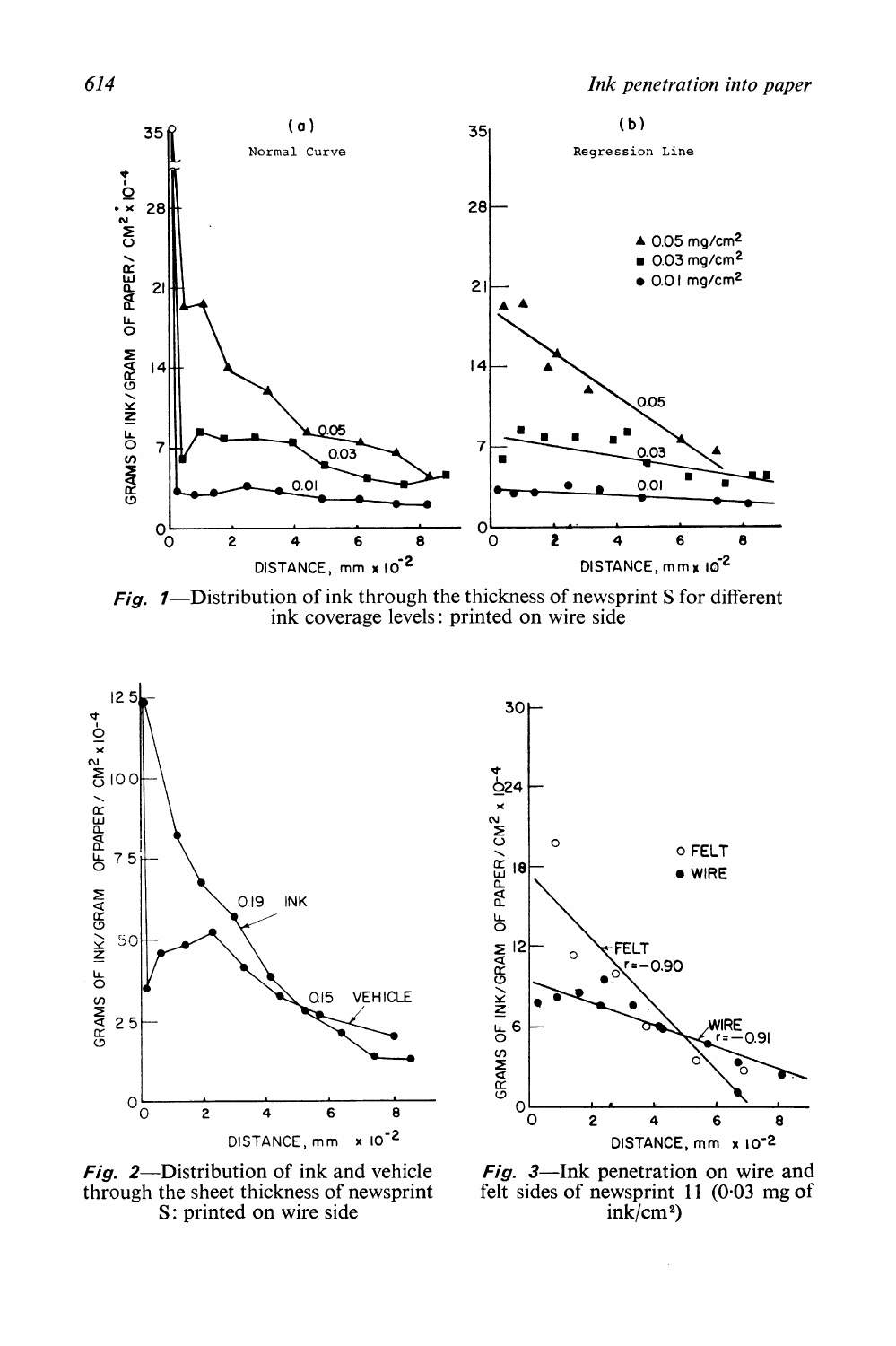#### Ink penetration into paper

The resulting count rate for each stripping divided by the weight of that stripping, then divided also by the area of the printed spot is plotted against its respective location in the original paper to obtain the ink content profile across the sheet thickness.

*Plots of ink profile*—Fig. 1 is a sample plot of the amount of ink as a function of the distance from the printed surface of the paper. The first point indicates, as expected, that the printed surface strip contains the largest fraction of the ink. Immediately below the printed side, an abrupt drop in the curve is observed and thereafter the gradient of ink concentration is much smaller throughout the rest of the paper thickness.

The 'horizontal' part of the curve exhibits a pronounced waviness, which probably originates from the unevenness in the thicknesses of the internal lavers of the sheet (due to flocculation, etc.). Therefore, a linear regression was applied to all the data for individual strips exclusive of the surface point. This linear regression represents the 'averaged' profile of the ink in the sheet and its gradient of penetration.

A pronounced minimum in the curves of ink distribution, followed by a maximum, across the sheet thickness almost occurs immediately below the surface of the sheet. This minimum indicates the presence of a low density (high porosity) layer in this position. The ink or vehicle would pass through this sub-surface layer and be retained on the layers below (maximum in curve). Leaving this central region of the sheet, the ink (vehicle) concentration gradually decreases when excess ink is applied, the minimum does not appear, since the vehicle carries the carbon particles with it into the sub-surface cavities.

The method was used to compare the movement of ink with that of vehicle through the paper cross-sections, differences in behaviour of felt and wire side, movement of ink in lightweight papers compared with that in heavier papers, etc. and examples are shown in Fig. 2  $\&$  3.

The method was also successfully used to determine the penetration and distribution of phenolic (and other) resins through the thickness of saturating base papers.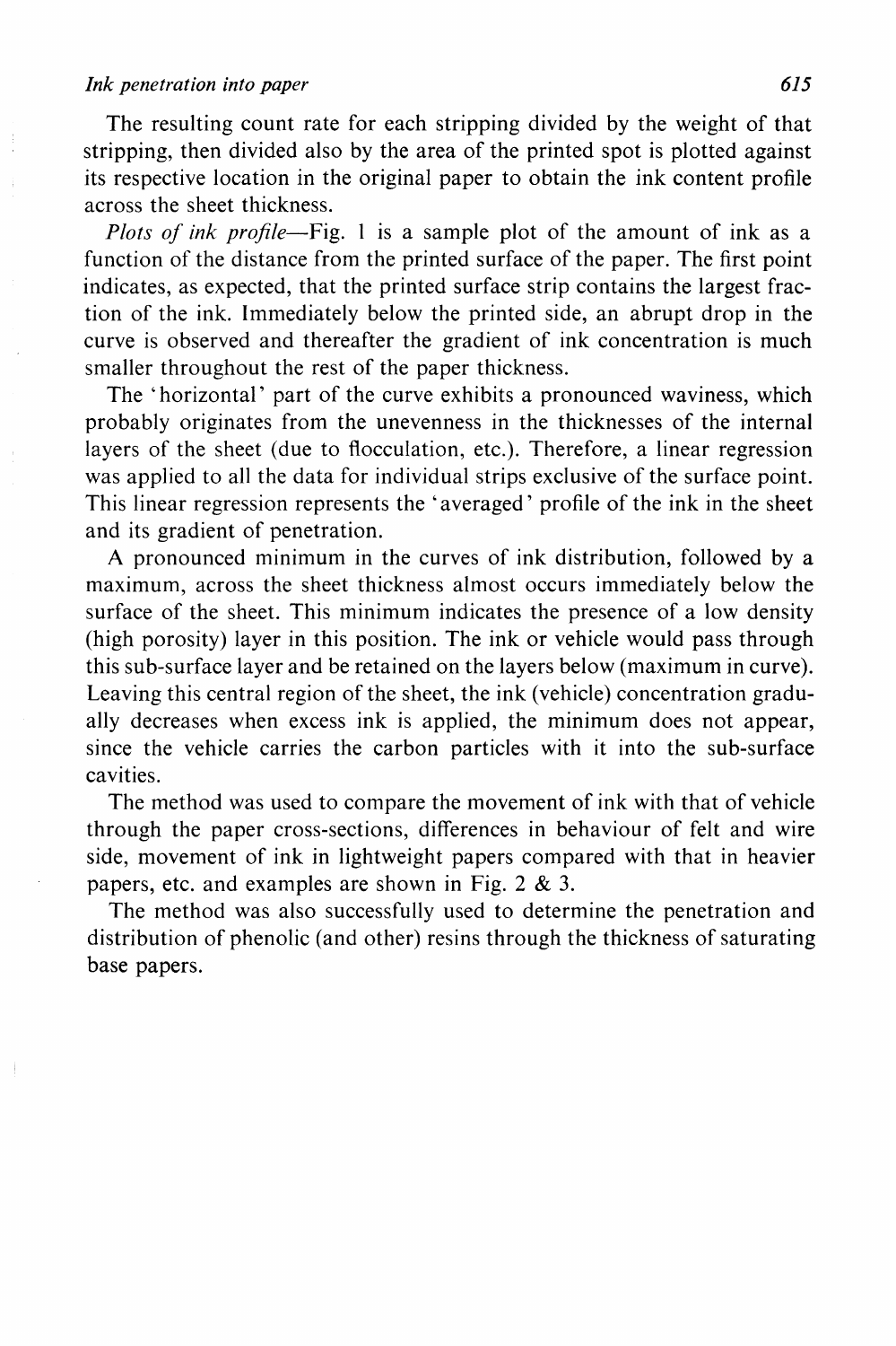### **Transcription of Discussion**

## Discussion

Mr G. F. Underhay I believe that, in our printability discussions, we have rather forgotten some of the good work that was done 10 or more years ago. <sup>I</sup> would like to refer especially to a paper by G. L. Larocque (Pulp & Paper *Mag. Can.*, 1967, 68 (1), T16) of the *New York Daily News* and formerly of PPRIC. Gerry was very down to earth and, as <sup>I</sup> remember his conclusions, he hardly mentioned things like tear, tensile and burst. Instead, based on 20 years of detailed records, he showed that satisfactory runnability was linked with good stretch characteristics, better winding, higher moisture content, minimum roll damage and low shive content (consequent upon improved shive removed facilities in the papermills). Thus, he moved substantially away from tests on ridiculously small bits of paper, which may well be completely unrepresentative ; he studied whole rolls rather than square centimetres . How otherwise can you spot a single shive or other potential fracture points as being likely to cause a break in several miles of paper? (For further comments and references, particularly to George Sears, see my paper `Mechanical Pulp -the Neglected Gold Mine',  $Tappi$ , 1968, 51 (9), 39A.)

Dr L. S. Nordman Prof. Renata Marton did not mention the time lag between printing and splitting of the sheet of paper. It must have a profound influence on the appearance and situation of the maximum value, because we have found that there is a marked redistribution of the vehicle in the sheet when the time after printing increases.

Prof. Renata Marton We did not split right away after printing, because it is impossible to split 14 or <sup>15</sup> layers very fast, though we consider the time to be very important. We have not yet determined how long the vehicle continues to migrate, but we intend to do so. The time between printing and testing was about 15 min.

Dr J. Marton As Mr Underhay has already mentioned, the runnability of newsprint is more affected by mechanical condition of the roll and by the

Under the chairmanship of Dr J. A. Van den Akker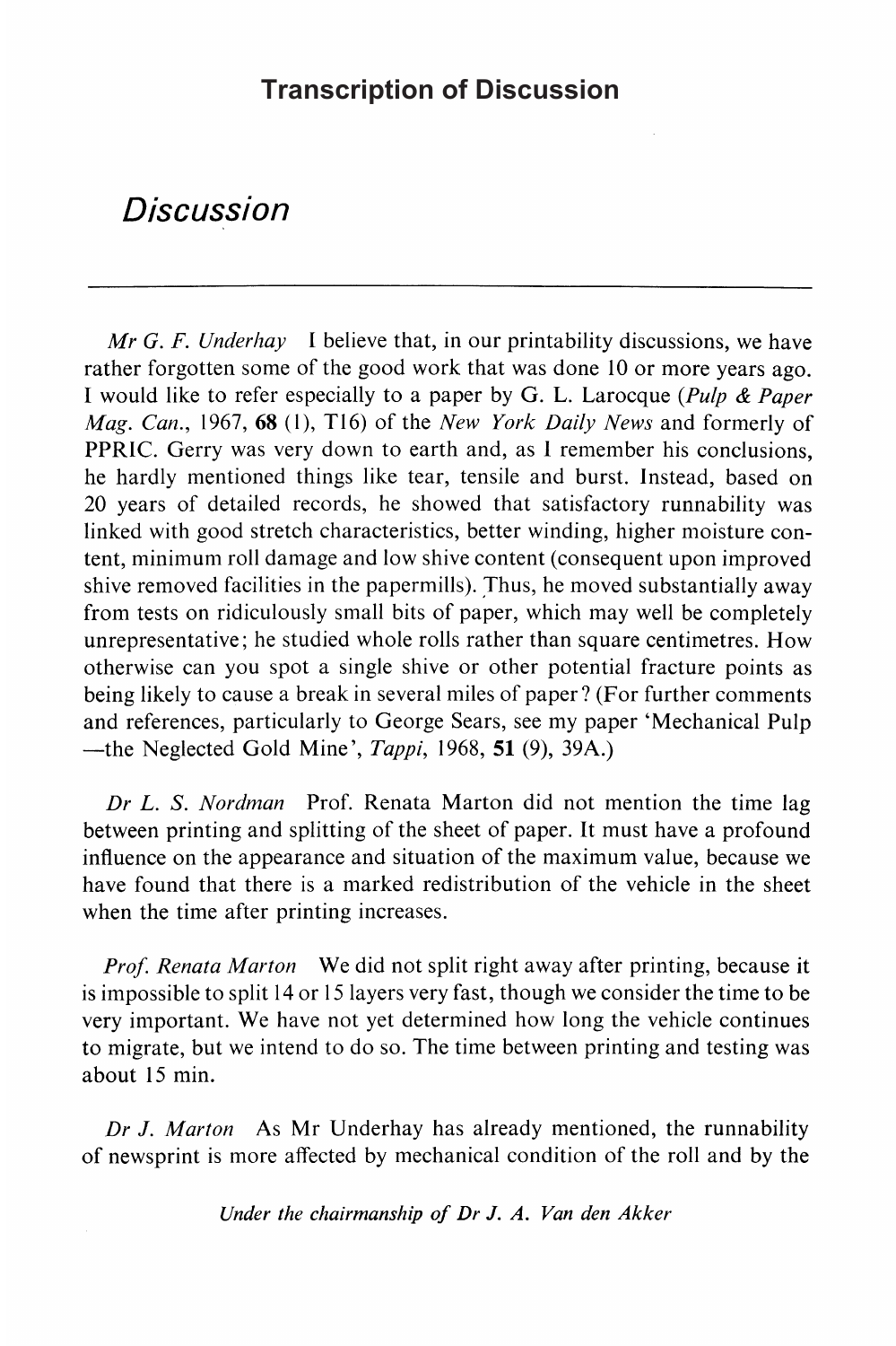#### Discussion

moisture content than by some other fundamental paper properties like tear or smoothness. Nonetheless, printability problems are quite important for other categories of paper like fine papers coated or uncoated used for more quality printing. We should not therefore consider everything from the point of view of newsprint.

Dr J. Grant I am not quite clear how Prof. Marton's method, which intrigues me very much, differentiates between the progress of the pigment and the progress of the ink vehicle through the thickness of the paper. One illustration showed both as separate curves ; but, if she activates the ink as a whole, how is one distinguished from the other?

<sup>I</sup> would like to add a few remarks of a general nature, which suggest themselves to me as a result of listening to the papers this week.

<sup>I</sup> am all with George Underhay in that we should try to keep our feet on the ground in the practical applications of the knowledge that we are hearing about, although this symposium is of course concerned with the fundamental properties of paper as distinct from their immediate practical use .

I have always regarded paper as having properties in equilibrium. Thus, when you attempt to improve one property, you invariably lose on another. The simplest example I suppose is the one I mentioned the other day—when one beats pulp to improve strength, one loses opacity, dimensional stability and one can give many other examples. So the problem really arises how can we take this welter of complicated factors that go to make up good printability or runnability and find optimum compromise among them all to give the best results on the papermachine.

My suggestion is of course not original—I know that it has been applied, especially in North America. <sup>I</sup> refer to furnish optimisation, which <sup>I</sup> believe is the real answer to the practical application of these recondite properties. <sup>I</sup> have carried out large-scale experiments on this and was very impressed by the results obtained by feeding into a computer the desirable characteristics from a number of different pulps—hardwood pulps, long-fibred pulps and others—and programming the computer to give the proportions that we should use and how we should treat the pulps in order to obtain the best combination of printing characteristics . <sup>I</sup> believe that this is really going to be the best way of achieving something practical out of the theory that we have heard during the course of this meeting.

**Prof.** Renata Marton I was rather expecting this question. We were unable to provide specific information about the distribution of the radioactive tracer between the carbon black and the ink. We are working on this now, but we assumed equal specific activities of the carbon black and the ink vehicle. We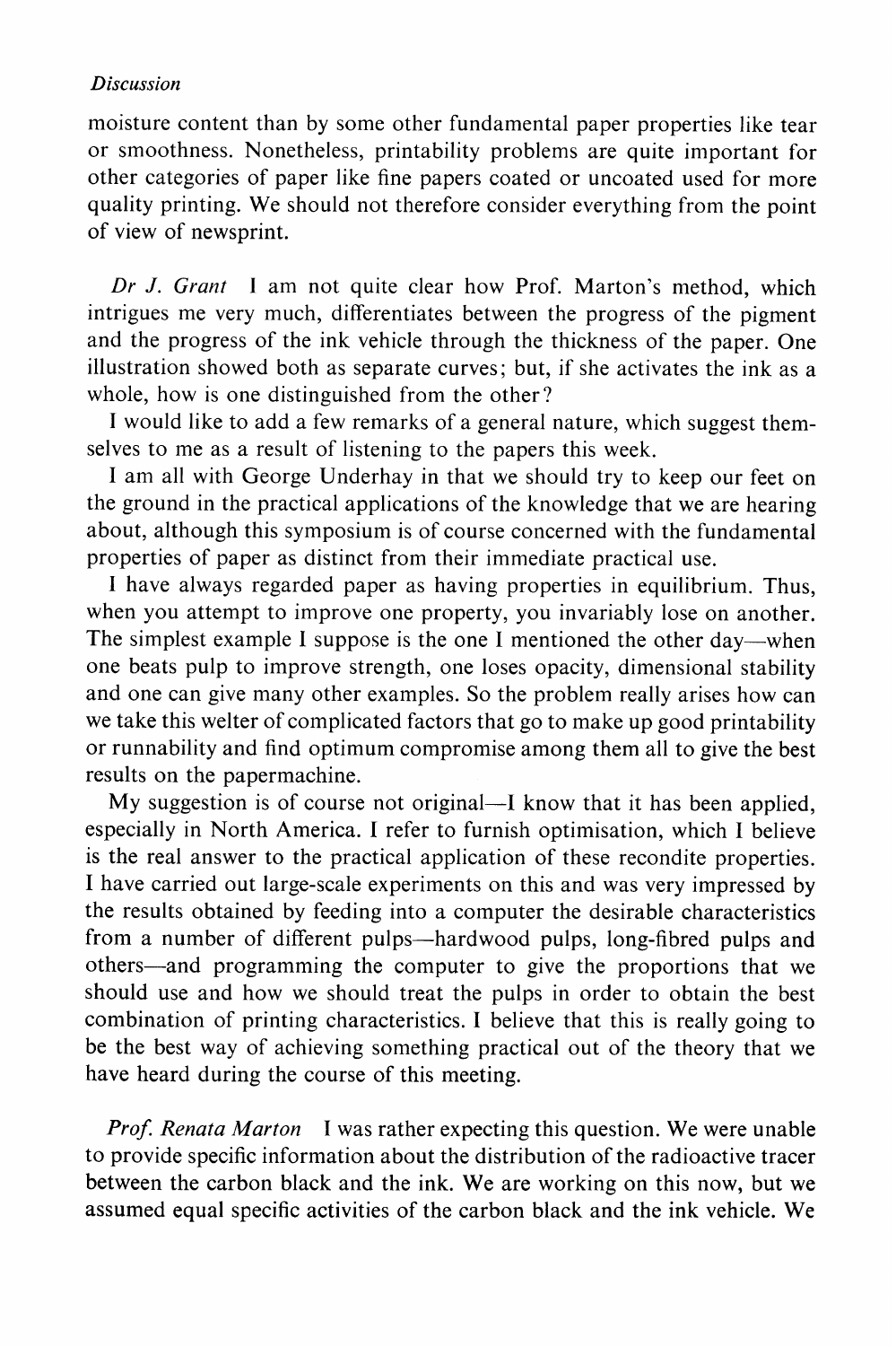know, however, that errors are introduced by this assumption, but they should not affect the qualitative conclusion <sup>I</sup> have presented .

Dr J. Grant The difficulty is that the vehicle and the carbon black travel through the paper at different rates and to different extents. Unless you separate their effects, the results are really meaningless.

Prof. Renata Marton Observation under the microscope of each layer helped to establish where the carbon stopped and how the vehicle continued to migrate . <sup>I</sup> presented a few examples of what we are doing, but the work is not finished and we hope greatly to improve on this promising method.

 $Mr R. Rahkonen$  I would like to add one point that might be of interest. <sup>I</sup> think it might be possible separately to label the pigment and the vehicle with two labelling substances having different spectra of radioactive radiation. Then it should be possible using Prof. Marton's technique to measure separately the amounts of pigment and vehicle in the different layers of the paper simply by measuring the intensity of radiation at two different wavelengths. At Rauma, we have used the same technique to measure separately the flow of wood chips and of coating liquor in a continuous digestion system.

Mr J. R. Parker May I ask Prof. Marton how her work compares with that by Larsson, who has used similar techniques?

Prof. Renata Marton Yes, we know of Dr Larsson's work very well and we co-operate closely. He uses a Geiger-Müller counter, which is much less sensitive than a liquid scintillator counter, for this counts a hundred times less radioactivity than a Geiger-Müller counter. Our curves are similar to some extent, therefore, but we regard the scintillation method to permit much greater precision, since we can detect parts of milligrams of ink in each layer.

Dr A. B. Truman It is intriguing to think that one might be able to feed into a computer the basic physical data on paper properties to obtain from it the desirable printing characteristics of the sheet (which <sup>I</sup> would suspect are very difficult to define).

In my opinion, the problem is more educational than technological. The papermakers must be educated to make a consistent product with controlled properties and the printer must learn to use the paper in an intelligent way. I can cite an example of a troubleshooting job that I went on recently; a printer of newsprint had had considerable web breaks on his machine. On questioning him closely, <sup>I</sup> discovered that the firm had recently installed air